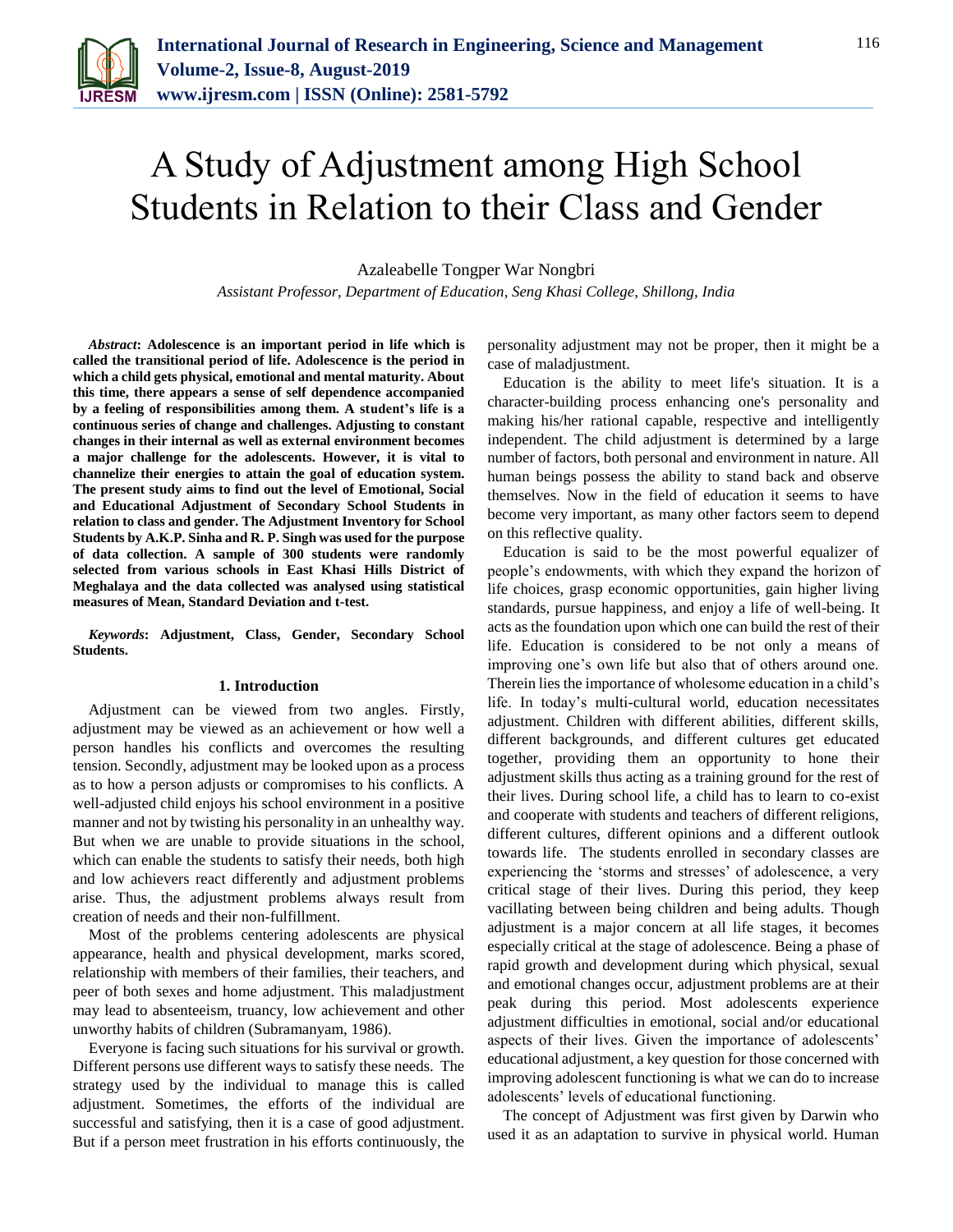

beings are able to adjust to the physical, social and psychological demands that arise from having inter dependability with other individual. Adjustment is an organizational behaviour in life situations at home, at school, at work in growing up and in ageing. It is the course of behaviour, an individual follows in relation to the demands of internal, external and social environment. For this study, adjustment is a satisfactory relationship between individual and the environment in respect to three the three areas of adjustment – social adjustment, emotional adjustment and educational adjustment.

We human being attempt and struggle to adjust to the physical needs such as hunger and protection from harm. We also try to satisfy psychological needs as those for emotional security, acceptance etc. With various needs and requirements to satisfy and live a luxurious life in such complex environment, there is process of interaction between ourselves and our environment. In this process we either try and struggle to modify our surroundings or we try to keep our own complex environment neat and clean. Their adjustments can be said as harmony between person and his environment and maladjustment between the person and his environment. An individual confronts quite a number of adjustment problems, which have a direct impact in reducing the general efficiency of the individual. Individual having problems are not able to achieve the academic pursuits commensurate with their intellectual capabilities.

#### **2. Definition**

According to the Shaffer, L.S. "Adjustment is the process by which living organism maintain a balance between his needs and the circumstances that influence the satisfactions of these needs.

In the words of Coleman, James C., "Adjustment is the outcome of the individual's attempts to deal with the stress and meet his needs: also, his efforts to maintain harmonious relationships with the environment."

"Adjustment" can be defined as a process of altering one's behaviour to reach a harmonious relationship with their environment. This is typically a response brought about by some type of change that has taken place. The stress of this change causes one to try to reach a new type of balance or homeostasis between the individual (both inwardly and outwardly), and with their environment.

Crow and Crow (1956): As individual adjustment is adequate wholesome or healthful to the extent that he has established harmonious relationship between himself and the conditions, situations and persons who comprise his physical and social environment.

Warren (1934): Adjustment refers to any operation whereby an organism or organ becomes more favourably related to the environment or to the entire situation, environmental and internal.

James, Drever (1952): Adjustment means the modification to

compensate for or meet special conditions.

Carter V. Good (1959): Adjustment is the process of finding and adopting modes of behaviour suitable to the environment or the changes in the environment.

## **3. Need of the study**

The school is the major socialization institution for any child. In reality, the growing child is dependent on the immediate environment, i.e. the house and the school to meet his growth needs. The concern therefore extends to how the school facilities can be enhanced and improved to meet the growth needs of the children. Adjustment is a learning process and an able teacher would bring about adjustment in a positive way, which strengthens the personality of a child. It seems, over the years, very limited amount of research has been done on adjustment problems of adolescents. Most of the problems centering adolescents are physical appearance, health and physical development, marks scored, relationship with members of their families, their teachers, and peer of both sexes and home adjustment. This maladjustment may lead to absenteeism, truancy, low achievement and other unworthy habits of children (Subramanyam, 1986). There is a need to explore the adjustment problems of school going adolescents and the influence of various demographic factors on their adjustment abilities.

As the children start school, they face many challenges. Personal challenges occur as children take new identity at school. Children face the challenges to adjust to the strange building, new teachers, new academic activities, and they need to mix with the new and more diverse group of children.

At school, daily schedule is more structured, with more formal rules. Children are faced with large groups of children of different ages and size especially during assembly and playtime, and they are confronted with the challenges of making new friends. Toilets are often located away from classrooms and play areas. There are more buildings and bigger playgrounds. Thus, a child confront with a totally new environment as compare to home. Successful adjustment to school largely depends on past experiences at home and on children skills and knowledge (Dockett, Perry & Tracey, 1997; Fabian, 2000).

An individual need emotional adjustment, social adjustment as well as educational adjustment also. Good adjustment helps him to overcome from different difficulties. It helps to make good relationship with the society, with peer group. It will make the good relation with school and himself or herself also. Adjustment is a continuous demand a changes in the environment is inevitable with every situation or environment adolescents have to adjust to make good social relationship to improve academic achievement, to avoid emotional misbalance. Gates & Jersild (1948) Adjustment is a continuous process in which a person varies his behaviour to produce a more harmonious relationship between himself & his environment. Adjustment of a student is related to arriving at a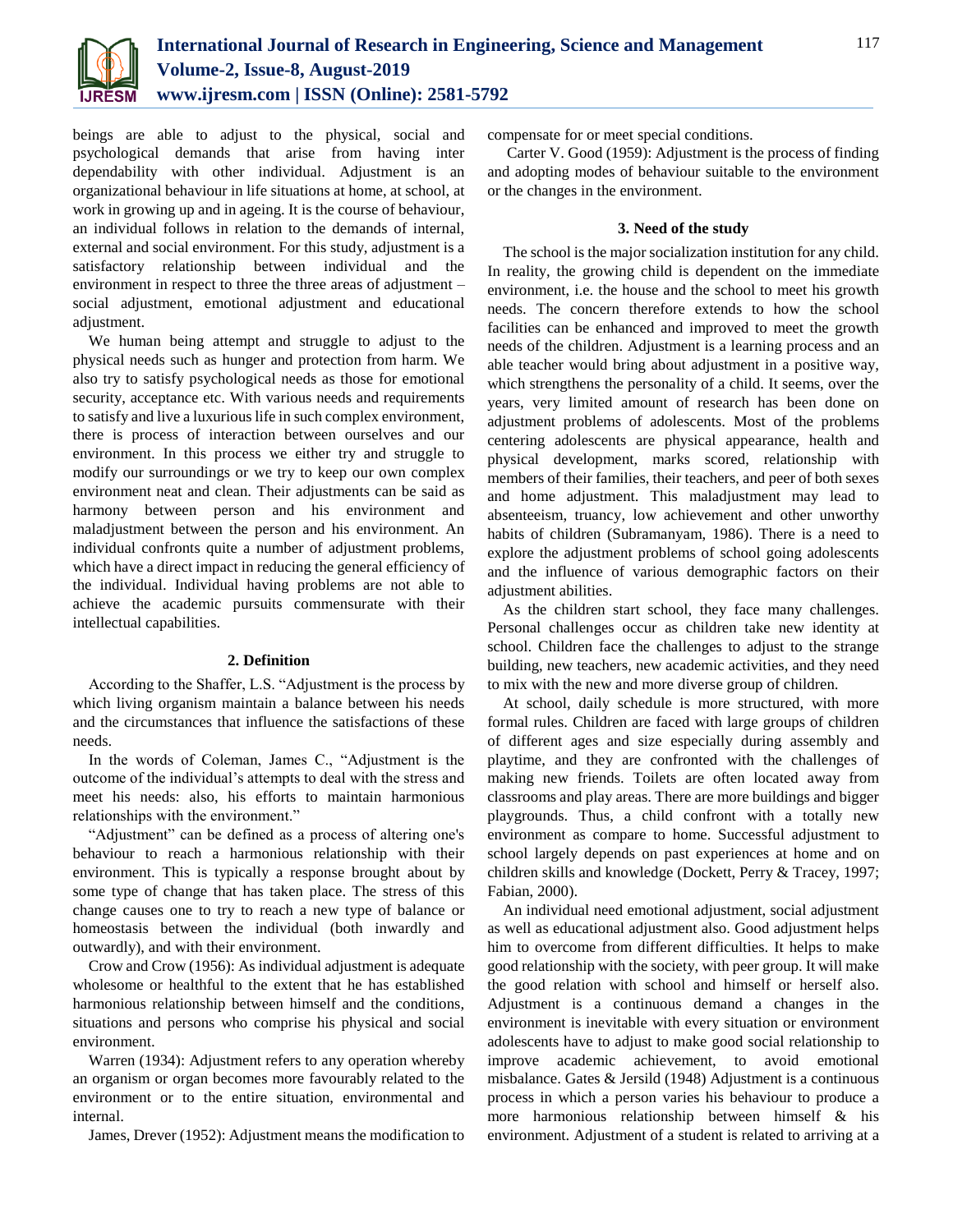

balanced state between his needs and satisfaction. Need of individual are multidimensional. Good adjustment is realistic and satisfying. Students have good adjustment in all aspect of their life if there is balance between their academic-intellectual, emotional, social and other needs and their satisfaction. Individual-excellence is possible on one hand by inculcating, cultivating and developing scientific attitude and a spirit of enquiry in the minds of the young and on the other hand by promoting creativity and innovative even in them to deal with any challenging demands.

Educational adjustment is the capacity of a person to respond to the educational environment it in clefs curricular and cocorrector activates. The major part of adolescent life is spent in the school one of the important functions of schooling is to help the pupils to develop those capabilities that may help them to make effective adjustment in life. A well-adjusted person has very few things to complain about. Poor school adjustment leads to low academic achievement, behavioural problems and even school dropout. Unless the problems of adjustment are diagnosed it is impossible to undertake remedial measures. The onset of adolescents various from culture to culture, depending on the socio-economic condition of the society.

So proper guidance is needed for adequate adjustment in school, home and society. The sound mental health is one of the first requisite conditions of development. Adolescence is marked with a number of problems which affect the mental health. The study of adolescence is very important in order to preserve, cure and prevent incidences of male adjustment.

From the above point of view, it is pertinent to see the level of adjustment of the students whether their adjustment process is going on a balanced and positive way.

# **4. Objective**

- 1. To study the adjustment of secondary school students.
- 2. To compare the adjustment between male and female secondary school students.
- 3. To compare the adjustment between class IX and class X students.

# **5. Hypothesis**

- 1. There is no significant difference in adjustment between male and female secondary school students. (H01)
- 2. There is no significant difference in emotional adjustment between male and female secondary school students. (H02)
- 3. There is no significant difference in social adjustment between male and female secondary school students. (H03)
- 4. There is no significant difference in educational adjustment between male and female secondary school students. (H04)
- 5. There is no significant difference in adjustment of class IX and class X. (H05)
- 6. There is no significant difference in emotional adjustment between class IX and class X. (H06)
- 7. There is no significant difference in social adjustment between class IX and class X. (H07)

8. There is no significant difference in educational adjustment between class IX and class X. (H08)

# **6. Methodology**

Descriptive survey method of research was used for this study.

Sample: For the present study, 300 students (75 boys and 75 girls from class IX and 75 boys and 75 girls from class X) were randomly selected from various Schools in East Khasi Hills, Meghalaya.

Tool used: "Adjustment Inventory for School Students" constructed by A. K. P. Sinha and R.P. Singh with 60 items equally distributed on Emotional, Social, Educational adjustments was used for total adjustment scores.

#### **7. Review of related literature**

Norris M. Haynes examined the relationship between specific self-concept dimensions and school adjustment in three areas: (a) general classroom behaviour, (b) group participation, and (c) attitude toward authority, as assessed by teachers. The sample consisted of 142 American middle-school children who attended four inner-city public schools. The results showed that significant bivariate correlations existed between each selfconcept dimension on the Tennessee Self-Concept Scale and the three behavioural domains studied. Stepwise multiple regression procedures also indicated strong individual and combined predictive power among the self-concept dimensions.

Leon Niebrzydowski & Grazyna Poraj investigates interpersonal relations of high ability children with peers in the same class. Subjects were eighth grade students who, eight years earlier, had started school at the age of 6, because they had demonstrated outstanding abilities while in nursery school. Of the 51 students from 40 elementary schools in the industrial town of Lodz, 27 were girls and 24 boys. Research instruments included the Chart of Students' Behaviour, Raven's Matrices, Choynowski's TZT, the sociometric technique of j. L. Moreno and school records including marks. The majority of the students tested displayed high or very high achievement and appropriate interpersonal relations with peers. However, a small group of about one quarter of the total group displayed low achievement and low social acceptance, although they were of high ability.

Talukdar (2008) using the "Adjustment Inventory for School Students" constructed by A.K.P.Sinha and R.P. Singh, studied the adjustment problems of adolescent students and found that on overall adjustment, male student were better than female students; social adjustment was average in both the sexes but emotional adjustment of both the groups was unsatisfactory.

A.Hameed and K.K.Thahira (2010) studied Emotional Maturity and Social Adjustment of student teachers. 600 student teachers were selected from different Teacher Training Institutes of Malappuram District of Kerala. The tools used for the present study were Scale of Emotional Maturity and Social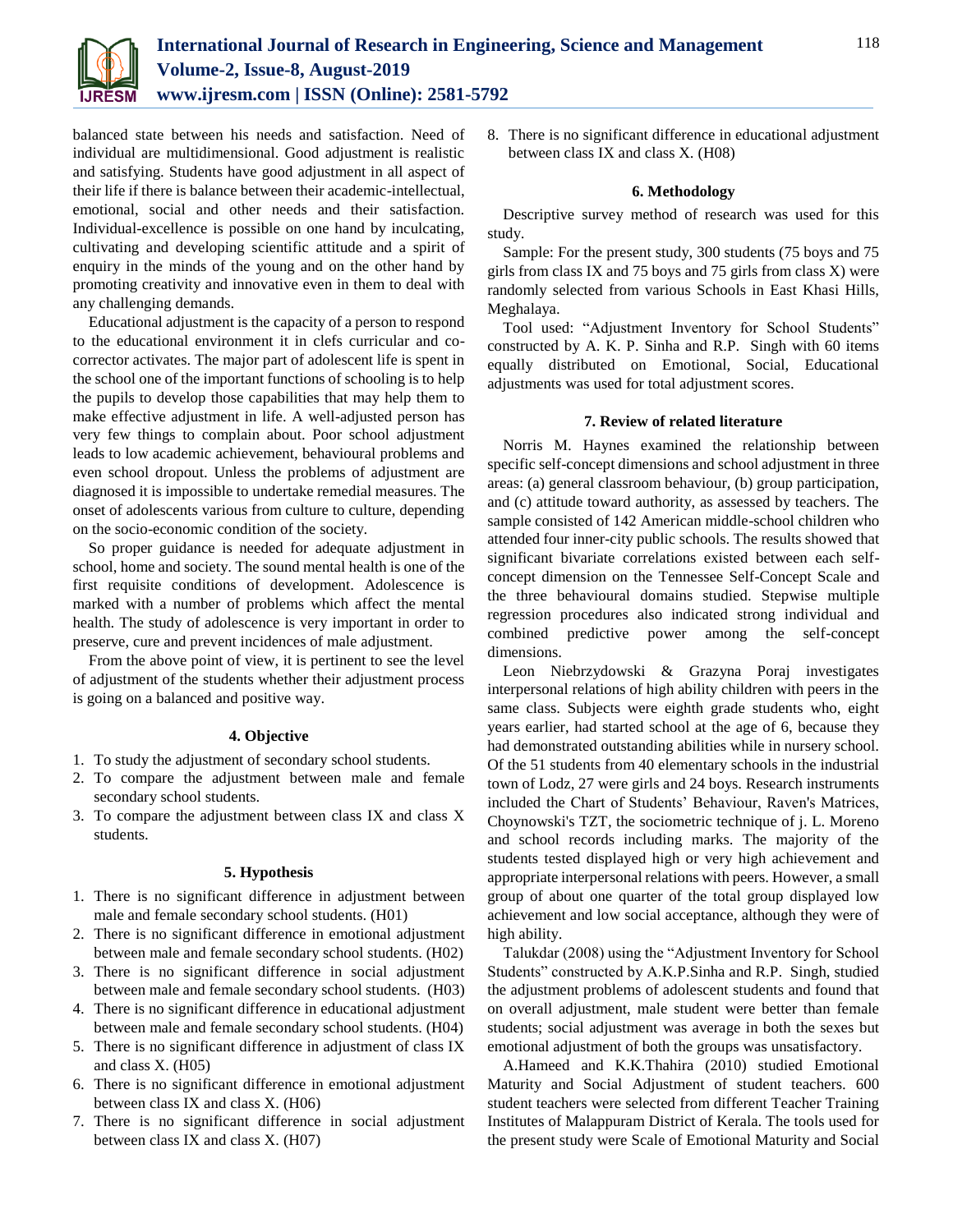

Adjustment Scale. The results indicated that Male Student Teachers were more Emotionally Matured and Socially Adjusted than Female Student Teachers. There is a positive relationship between Emotional Maturity and Social Adjustment of student teachers.

Parmar G. B.(2012) used the "Adjustment Inventory for School Students" constructed by A.K.P.Sinha and R.P. Singh and studied the adjustment of secondary school students of Gandhi Nagar District, Gujrat. In the study no differences were found between boys and girls on adjustment. Besides, similarities were also found on adjustment of urban and rural students.

Vandanachauhan, (2013) studied on 111 higher secondary students of Durg District, to ascertain their adjustment. The ttest results indicate that there is significant difference in adjustment of higher secondary school's students and Female students have good adjustment level when compared to the male students.

Yellaiah, (2012) studied the relation between adjustment and academic achievement of 300 students studying in class IX from various government and private schools, rural and urban areas of Mahabubnagar district in Andhra Pradesh. The study conclude that adjustment and Academic Achievement cause significant difference between male and female students, Government and Private Schools students and Rural and urban school students do not cause any significant difference between Adjustment and Academic Achievement. It is found that there is a low positive relationship between Adjustment and Academic Achievement.

Sharma (1972) conducted a comparative study of adjustment of over-and underachievers. Results showed that there were significant differences among the over-achievers, averageachievers, and under-achievers with regard to their adjustment in the school, home, social, religious and miscellaneous areas.

Bhatt L. J; Patel P.M.; Patel, M.M; and Parikh, D S (1961) took upon an indepth study on "Inquiry in to Psychological factors related to Adolescent Adjustment. (Faculty of Education and Psychology) Major Findings: 1) The correlation coefficient between the three areas of adjustment viz emotional, social and family are significant. 2) Sex and community (urban and rural) were found to influence family adjustment scores 3) Age did not influence scores in any of the three areas of adjustment 4) The Psychological factors which had significant relationship with emotional adjustment were neurosis and dominance submission scale of Bernreuter's 5) The factors which were found to be related to social adjustment were neurosis, selfsufficiency and dominance submission scale of Bernreuter's Personality inventory, normal neurotic dimension of Eysenck's personality inventory, social interest scores on conservative radical scale and study habits. 6) The psychological factors which are found to be related to family adjustment were neurosis, introversion-extroversion and dominance submission scale.

Kakkar, A. (1964) of Allahabad University made a study on

"Adjustment Problems of Adolescents". Study was done on a random sample of class XI student from the nine higher secondary schools in Alahabad. The result showed that 43% cases had serious adjustment problems. The school area posed the greater number of problems while in the home area adolescents are over dependent on parents. In social areas how to be popular and how to get along with others worried the adolescents. The positive inter co-relation between the different areas of adjustment showed that problems that disturbed the psychic equilibrium in area brought about disturbances in other areas too. Adjustment problem were seen to have adversely affected the learning efficiency of adolescents. On a comparison of the findings of investigation with those of an American study, it was found that the social problems reflected cultural differences. The school problems are more serious than their counterparts in U.S.

Agarwal R.N (1970) of Agra undertook a study for his Ph.D. in Education titled "Adjustment Problem of Pupils of secondary schools – Adjustment Problems of secondary school pupil as perceived and judged by parents, Teacher and Pupils themselves" Major Findings are: 1) Adjustment problem in home, school and social areas as perceived by pupil decrease with age. Whereas in case of emotional and health areas they increase. 2) Most of the mean differences between different socio-economic strata group in health and home areas and between upper and lower socio economic groups are found to be significantly different. 3) Number of pupils overall adjustment problems in different areas except home are highest for upper socio economic group and lowest for the lower. 4) In general homogeneity in the nature of adjustment problems increases with age, and it is found the highest in emotional area and lowest in school area.

Parekh, R. (1982) studied on "The social background and problems of Adolescents" and found that adolescent years did not seem to be stressful. The period of transition for an adolescent appeared to be smooth because of the support of the family and the respect that they had for their elders. They had also high reliance on the family. The study further revealed that sex played a significant role in determining the behavior patterns of adolescents. The socioeconomic background of the adolescents seemed to have great impact on their problems.

Bhatia, K.T. (1984) studied "The emotional, personal and social problems of adjustment of adolescents" which revealed that some adolescents 38 were sometimes being treated like adults and sometimes like children. The study revealed that a large majority of adolescents preferred co-education institution and mixed parties with members of both sexes. The adolescents preferred to have friends of the opposite sex; the study also found that quite a large number of adolescents had gained sex education through books, magazines and friends. Adolescents were hesitant to favor sex instruction in school.

Pandit, I.; (1985) made "A study of Psychological needs and self-concept of adolescents and their bearing on adjustment. Some major findings of his study were 1) There were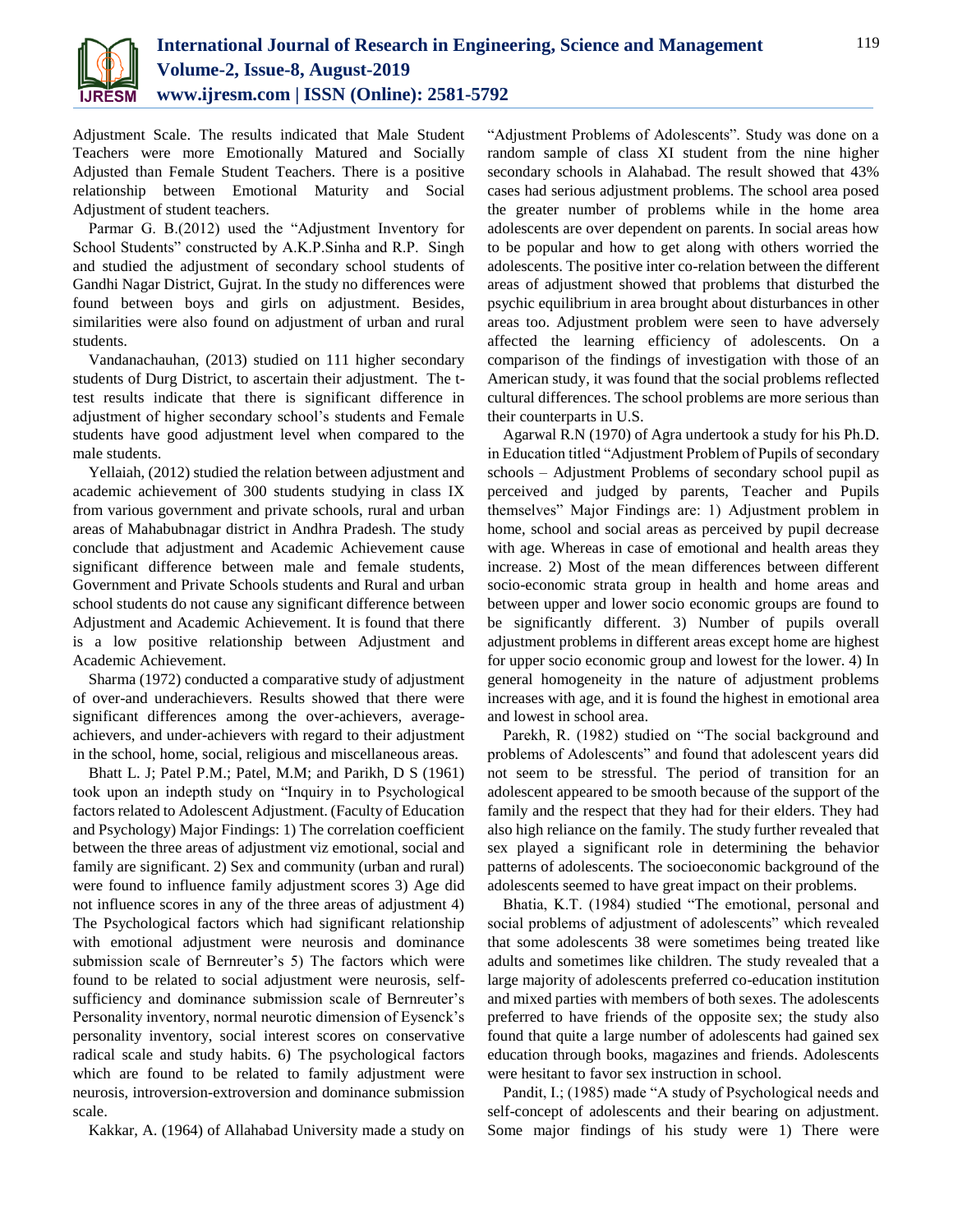

significant difference between perceived self and ideal self and social self of adolescents. 2) Adjustment of adolescents in home, health, social, emotional and school areas are significantly different 3) Out of five areas of adjustment school adjustment was most satisfactory followed by home, health, emotional and social adjustment respectively 4) Result for selfconcept of adolescent boys and girls showed that boys had a higher regard for the attribute and qualities, which they perceive as possessed by them than girls. 5) The study found that the social and emotional adjustment of adolescent boys were more satisfactory than that of adolescent girls.

# **8. Analysis and interpretation of data**

Data analysis and interpretation is the process of assigning meaning to the collected information and determining the conclusions, significance and implications of the findings. It is an important and exciting step in the process of research. According to C. R. Kothari (1989), "The term analysis refers to the computation of measures along with searching for patterns of relationship that exist among data-groups". Analysis involves estimating the values of unknown parameters of the population and testing of hypotheses for drawing inferences.

| Table1                           |    |    |     |  |  |  |  |  |  |  |
|----------------------------------|----|----|-----|--|--|--|--|--|--|--|
| Distribution of the samples      |    |    |     |  |  |  |  |  |  |  |
| male<br>female<br>class<br>total |    |    |     |  |  |  |  |  |  |  |
| IX                               | 75 | 75 | 150 |  |  |  |  |  |  |  |
| X                                | 75 | 75 | 150 |  |  |  |  |  |  |  |
| Total                            |    |    | 300 |  |  |  |  |  |  |  |

The above table shows the distribution of sample students. Total sample size was 300, with 75 number of male and 75 number of female in class IX and 75 number of male and 75 number of female in class X.

Table 2 Overall Adjustment of Male and Female students S. no. Description Male Percentage Female Percentage<br>
1. Excellent 0 0% 1 0.7% 1. **Excellent** 0 0% 1 2. | Good | 47 | 31.3% | 11 | 7.3% 3. Average 93 62% 113 75.3% 4. Unsatisfactory 9 6% 25 16.7% 5 Very Unsatisfactory 1 0.7% 0 0% Total 150 100% 150 100%

The above table shows 0% male and 0.7% female has excellent adjustment, 62% male, 75% female has average adjustment, and 0.7% male and 0% female has very unsatisfactory adjustment.

| Table 3                                |  |
|----------------------------------------|--|
| Adjustment of class IX school students |  |

| S. no. | Description    | Male     | Percentage | Female   | Percentage |
|--------|----------------|----------|------------|----------|------------|
|        | Excellent      |          | 0%         |          | 0%         |
| 2.     | Good           | 24       | 32%        |          | 10.7%      |
| 3.     | Average        | 49       | 65.3%      | 55       | 73.3%      |
| 4.     | Unsatisfactory | ◠        | 2.7%       | 12.      | 16%        |
| 5      | Very           | $\theta$ | $0\%$      | $\left($ | 0%         |
|        | Unsatisfactory |          |            |          |            |
|        | Total          | 75       | 100%       |          | 100%       |

The table above shows no students of class IX has excellent or very unsatisfactory adjustment. While 65.3% male and 73.3% female students of class IX has average adjustment.

Table 4 Adjustment of class X students

| Attribution of class A students |                |          |            |        |            |  |  |  |  |  |
|---------------------------------|----------------|----------|------------|--------|------------|--|--|--|--|--|
| $S$ . no.                       | Description    | Male     | Percentage | Female | Percentage |  |  |  |  |  |
|                                 | Excellent      |          | 0%         |        | 1.3%       |  |  |  |  |  |
| 2.                              | Good           | 21       | 28%        |        | 5.3%       |  |  |  |  |  |
| 3.                              | Average        | 48       | 64%        | 55     | 73.3%      |  |  |  |  |  |
|                                 | Unsatisfactory | 6        | 8%         | 15     | 20%        |  |  |  |  |  |
| 5.                              | Very           | $\Omega$ | 0%         | 0      | 0%         |  |  |  |  |  |
|                                 | Unsatisfactory |          |            |        |            |  |  |  |  |  |
|                                 | Total          | 75       | 100%       | 75     | 100%       |  |  |  |  |  |

The above table shows that only  $1.3\%$  female students of class X has excellent adjustment, 64% male and 73.3% female have average adjustment and none has very unsatisfactory adjustment.

Table 5 Emotional adjustment of Male and Female students

| S. no. | Description    | Male | Percentage | Female | Percentage |  |  |  |  |
|--------|----------------|------|------------|--------|------------|--|--|--|--|
|        | Excellent      |      | 0.7        |        | 0%         |  |  |  |  |
| 2.     | Good           | 27   | 18%        |        | 2.7%       |  |  |  |  |
| 3.     | Average        | 73   | 48.7%      | 69     | 46%        |  |  |  |  |
| 4.     | Unsatisfactory | 35   | 23.3%      | 66     | 44%        |  |  |  |  |
| 5.     | Very           | 14   | 9.3%       |        | 7.3%       |  |  |  |  |
|        | Unsatisfactory |      |            |        |            |  |  |  |  |
|        | Total          | 150  | 100%       | 150    | 100%       |  |  |  |  |

The above table shows the emotional adjustment of male and female students. 0.7% male and 0% female students have excellent emotional adjustment, 48.7% male and 46% female students have average emotional adjustment and 9.3% male and 7.3% female students have very unsatisfactory emotional adjustment.

Table 6

| Social Adjustment on Male and Female Students |                                                           |                |       |     |       |  |  |  |  |  |  |
|-----------------------------------------------|-----------------------------------------------------------|----------------|-------|-----|-------|--|--|--|--|--|--|
| S. no.                                        | Description<br>Male<br>Female<br>Percentage<br>Percentage |                |       |     |       |  |  |  |  |  |  |
| 1.                                            | Excellent                                                 | 3              | 2%    |     | 2%    |  |  |  |  |  |  |
| 2.                                            | Good                                                      | 79             | 52.7% | 33  | 22%   |  |  |  |  |  |  |
| 3.                                            | Average                                                   | 59             | 39.3% | 94  | 62.7% |  |  |  |  |  |  |
| 4.                                            | Unsatisfactory                                            | 6              | 4%    | 19  | 12.7% |  |  |  |  |  |  |
| 5.                                            | Very                                                      | $\mathfrak{D}$ | 1.3%  |     | 0.7%  |  |  |  |  |  |  |
|                                               | Unsatisfactory                                            |                |       |     |       |  |  |  |  |  |  |
|                                               | Total                                                     | 150            | 100%  | 150 | 100%  |  |  |  |  |  |  |

The above table shows the social adjustment of male and female students. 2% male and2% female students have excellent social adjustment, 39.3% male and 62.7% female students have average social adjustment and 1.3% male and 0.7% female students have very unsatisfactory social adjustment.

Table 7 Educational Adjustment on Male and Female Students

| S. no. | Description    | Male   | Percentage | Female   | Percentage |
|--------|----------------|--------|------------|----------|------------|
|        | Excellent      | 107    | 71.3%      | 91       | 60%        |
| 2.     | Good           | 43     | 28.7%      | 56       | 37.3%      |
| 3.     | Average        | $_{0}$ | 0%         | 3        | 2%         |
| 4.     | Unsatisfactory |        | 0%         |          | 0%         |
| 5.     | Very           | 0      | 0%         | $^{(1)}$ | 0%         |
|        | Unsatisfactory |        |            |          |            |
|        | Total          | 150    | 100%       | 100      | 100%       |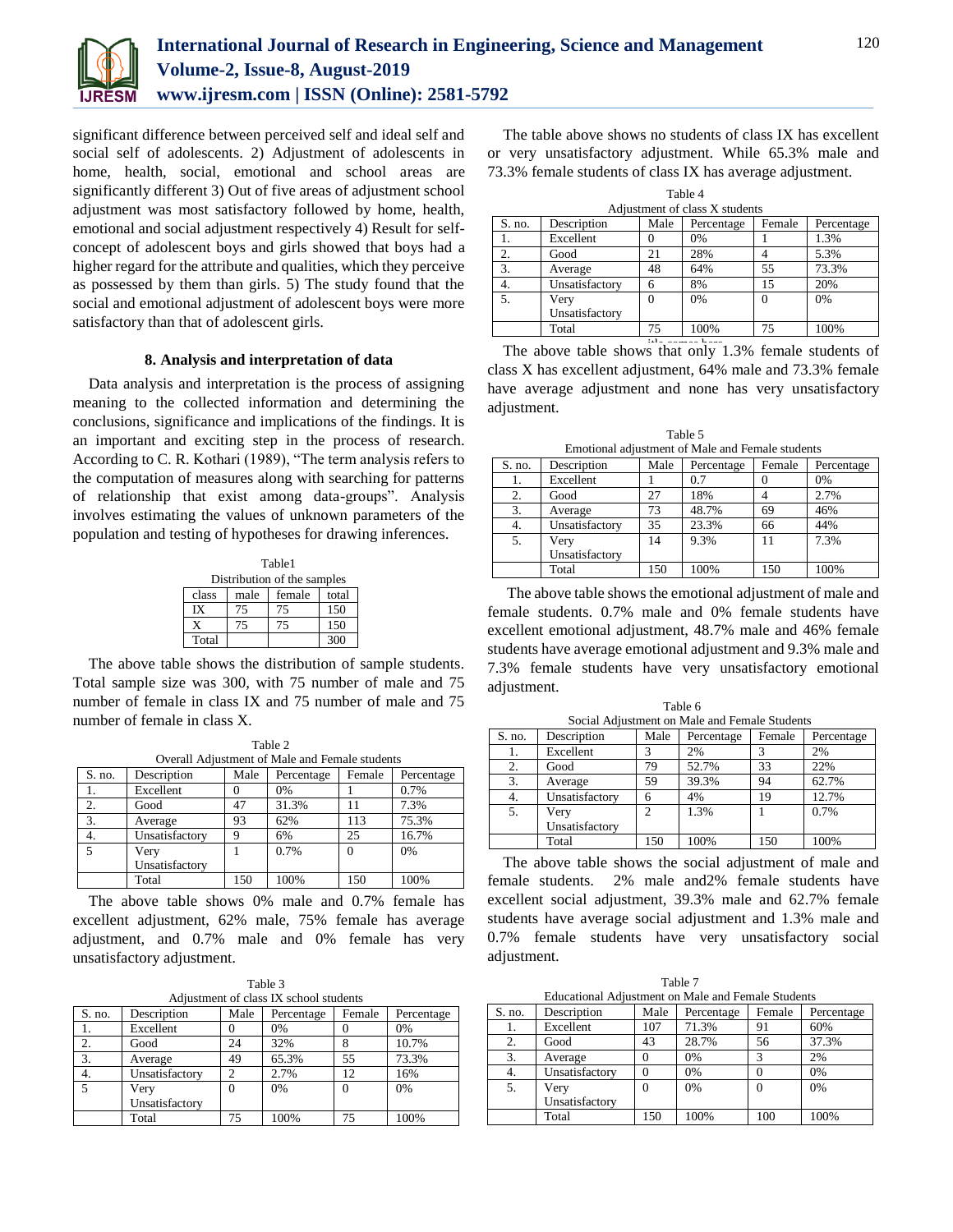

# **International Journal of Research in Engineering, Science and Management Volume-2, Issue-8, August-2019 www.ijresm.com | ISSN (Online): 2581-5792**

Table 8

| Mean, SD and t value of Adjustment of male and female students             |        |  |                       |       |       |                           |  |  |  |  |
|----------------------------------------------------------------------------|--------|--|-----------------------|-------|-------|---------------------------|--|--|--|--|
| 't'value Remark<br>Mean Std. Deviation<br>Variable<br>Gender $\mid N \mid$ |        |  |                       |       |       |                           |  |  |  |  |
| <b>Overall Adjustment</b>                                                  | Male   |  | $150 \mid 16.39 \mid$ | 3.504 | 3.078 | Significant at 0.05 level |  |  |  |  |
|                                                                            | Female |  | 150 17.70 3.877       |       |       |                           |  |  |  |  |

| Table 9                                                                   |            |  |  |                                      |  |  |  |  |  |  |
|---------------------------------------------------------------------------|------------|--|--|--------------------------------------|--|--|--|--|--|--|
| Mean, SD, and t value of Emotional Adjustment of male and female students |            |  |  |                                      |  |  |  |  |  |  |
| Variable                                                                  | Gender   N |  |  | Mean Std. Deviation f't'value Remark |  |  |  |  |  |  |

| .                    | -------- |     | .   |       | .     | ----------                |
|----------------------|----------|-----|-----|-------|-------|---------------------------|
| Emotional Adjustment | Male     | 150 | .   | 2.312 | 2.150 | Significant at 0.05 level |
|                      | Female   | 150 | .68 |       |       |                           |
|                      |          |     |     |       |       |                           |

| Table 10                                                               |        |     |      |                |          |                           |  |  |  |  |  |
|------------------------------------------------------------------------|--------|-----|------|----------------|----------|---------------------------|--|--|--|--|--|
| Mean, SD, and t value of Social Adjustment of male and female students |        |     |      |                |          |                           |  |  |  |  |  |
| Variable                                                               | Gender | N   | Mean | Std. Deviation | 't'value | Remark                    |  |  |  |  |  |
| Social Adjustment                                                      | Male   | 150 | 5.34 | 1.554          | 1.897    | Significant at 0.05 level |  |  |  |  |  |
|                                                                        | Female | 150 | 5.69 | 1.671          |          |                           |  |  |  |  |  |

Table 11

Mean, SD, and t value of Educational Adjustment of male and female students

| Variable                      | Gender |     | Mean | Std. Deviation | t'value | Remark                    |
|-------------------------------|--------|-----|------|----------------|---------|---------------------------|
| <b>Educational Adiustment</b> | Male   | .50 | 2.20 | 0.666          | 2.195   | Significant at 0.05 level |
|                               | Female | .50 | 2.39 | 0.801          |         |                           |

| Table 12.<br>Mean, SD, and t value of adjustment of class IX and class X students |              |     |       |                |           |                               |  |  |
|-----------------------------------------------------------------------------------|--------------|-----|-------|----------------|-----------|-------------------------------|--|--|
| Variable                                                                          | <b>Class</b> | N   | Mean  | Std. Deviation | 't' value | Remark                        |  |  |
| <b>Overall Adjustment</b>                                                         | IX           | 150 | 16.77 | 3.762          | $-1.249$  | Not Significant at 0.05 level |  |  |
|                                                                                   | X            | 150 |       | 3.726          |           |                               |  |  |

| Table |  |
|-------|--|
|       |  |

| Mean, SD and t value of Emotional adjustment of class IX and class X students |              |              |          |                |          |                               |  |
|-------------------------------------------------------------------------------|--------------|--------------|----------|----------------|----------|-------------------------------|--|
| Variable                                                                      | <b>Class</b> | $\mathsf{N}$ | Mean     | Std. Deviation | t' value | Remark                        |  |
| Emotional Adiustment   IX                                                     |              |              | 150 7.33 | 2.359          | $-0.694$ | Not Significant at 0.05 level |  |
|                                                                               |              |              | 150 7.50 | 1.948          |          |                               |  |

The above table shows the educational adjustment of male and female students. 71.3% male and 60% female students have excellent educational adjustment, 0%% male and 2% female students have average educational adjustment and no one has very unsatisfactory educational adjustment.

The table 8 shows the mean of the adjustment of male and female students were 16.39 and 17.70 respectively, and the Standard Deviation were 3.504 and 3.877. The obtained 't' value is 3.078 significant at 0.05 level. Hence it is concluded the male and female students differ significantly in the overall adjustment.

The table 9 shows the mean of the emotional adjustment of male and female students were 7.15 and 7.68 respectively, and the Standard Deviation were 2.312 and 1.971. The obtained 't' value is 2.150 significant at 0.05 level. Hence it is concluded the male and female students differ significantly in the emotional adjustment.

The table 10 shows the mean of the social adjustment of male and female students were 5.34 and 5.69 respectively, and the Standard Deviation were 1.554 and 1.671. The obtained 't' value is 1.897 significant at 0.05 level. Hence it is concluded the male and female students differ significantly in the social adjustment.

The table 11 shows the mean of the educational adjustment of male and female students were 2.20 and 2.39 respectively,

and the Standard Deviation were 0.666 and 0.801. The obtained 't' value is 2.195 significant at 0.05 level. Hence it is concluded the male and female students differ significantly in the educational adjustment.

The table 12 shows the mean of the adjustment of class IX and class X students were 16.77 and 17.31 respectively, and the Standard Deviation were 3.762 and 3.726. The obtained 't' value is -1.249 not significant at 0.05 level. Hence it is concluded the class IX and class X students do not differ significantly in the overall adjustment.

The table 13 shows the mean of the emotional adjustment of class IX and class X students were 7.33 and 7.50 respectively, and the Standard Deviation were 2.359 and 1.948. The obtained 't' value is -0.694 not significant at 0.05 level. Hence it is concluded the class IX and class X students do not differ significantly in the emotional adjustment.

The table 14 shows the mean of the social adjustment of class IX and class X students were 5.35 and 5.69 respectively, and the Standard Deviation were 1.699 and 1.524. The obtained 't' value is -1.824 not significant at 0.05 level. Hence it is concluded the class IX and class X students do not differ significantly in the social adjustment.

The table 15 shows the mean of the educational adjustment of class IX and class X students were 2.23 and 2.35 respectively, and the Standard Deviation were 0.772 and 0.706.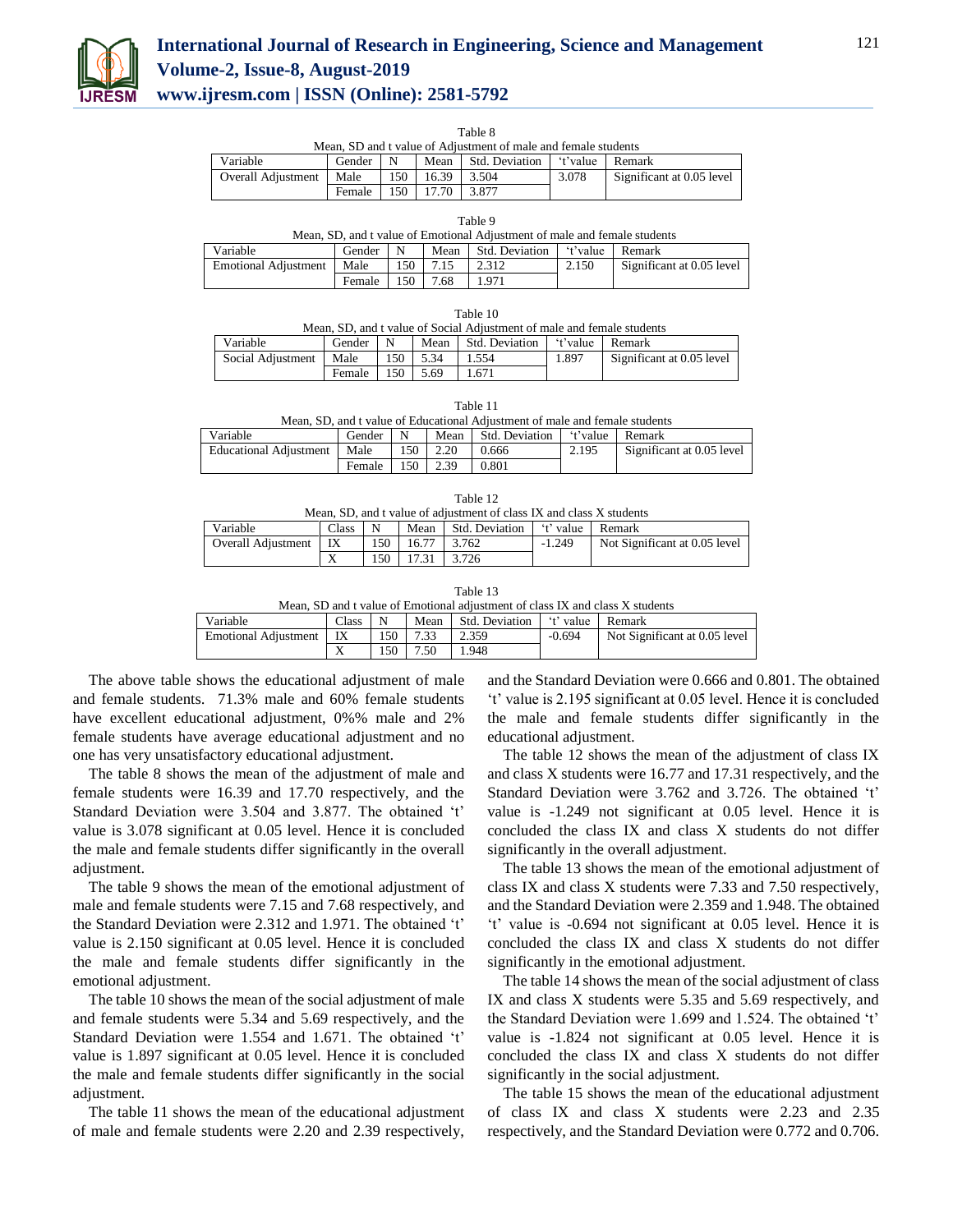

| Table |
|-------|
|-------|

| Mean, SD, and t value of Social adjustment of class IX and class X students |                                                      |       |      |       |          |                               |  |
|-----------------------------------------------------------------------------|------------------------------------------------------|-------|------|-------|----------|-------------------------------|--|
| Variable                                                                    | 't' value Remark<br>Mean Std. Deviation<br>$Class_1$ |       |      |       |          |                               |  |
| Social Adiustment                                                           | $\overline{X}$                                       | 150 I | 5.35 | 1.699 | $-1.824$ | Not Significant at 0.05 level |  |
|                                                                             |                                                      | 150.  | 5.69 | 1.524 |          |                               |  |

Table 15

| Mean, SD and t value of Educational adjustment of class IX and class X students |                |  |                 |                                   |          |                               |  |
|---------------------------------------------------------------------------------|----------------|--|-----------------|-----------------------------------|----------|-------------------------------|--|
| Variable                                                                        | $Class \mid N$ |  |                 | Mean Std. Deviation Figure Remark |          |                               |  |
| Educational adjustment                                                          | IX             |  | 150 2.23        | 0.772                             | $-1.405$ | Not Significant at 0.05 level |  |
|                                                                                 |                |  | $150 \mid 2.35$ | 0.706                             |          |                               |  |

The obtained 't' value is -1.405 not significant at 0.05 level. Hence it is concluded the class IX and class X students do not differ significantly in the educational adjustment.

## **9. Conclusion**

Life presents a continuous chain of struggle for adjustment. Adjustments are the outcome of the individual's attempt to deals with stress and meet with needs: also, his efforts to maintain harmonious relationships with the environment. Every individual from the time he or she steps out of the family and goes to school makes to a long series of adjustments between the whole unique personality and the environment. The ardent desire of each boy and girl to become an individual person having a healthy physique, a growing intellectual ability, a greater degree of emotional poise and increased participation in social groups, such characteristics enhance one's personality. Even parents, teachers and other significant members of the society to which person belong will encourage this desire.

The findings of this study show that while there is no significant difference in the adjustment of class IX and class X students, there is significant difference in the adjustment of male and female students. The study also shows that a majority of students have poor overall adjustment. While the study shows 0% male and 0.7% female has excellent adjustment, 62% male, 75% female has average adjustment, and 0.7% male and 0% female has very unsatisfactory adjustment, It also indicates that no students of class IX has excellent or very unsatisfactory adjustment, while 65.3% male and 73.3% female students of class IX has average adjustment.

This calls for priority-based action on the part of teachers, families and all the concerned stakeholders to devise measures to facilitate better adjustment skills among the secondary school students. The secondary school students are at a very uncertain stage of their lives wherein they are still in the process of exploring their place and role in society. It is at this stage of their lives that they are most in need of their adjustment abilities. All the concerned stakeholders ought to chalk out a plan of action whereby the adjustment skills are improved and differences arising due to various factors are minimized.

According to smith, H.C. 'A good adjustment is one which is both realistic and satisfying. At least in a long run, it reduces to a minimum the frustrations, the tensions and anxieties which a person must endure'. So, if the students in the adolescence period have good adjustment, then there is a possibility for good academic performance. But if they have any adjustment problem then counselling and continuous assistance is necessary, which will play a vital role in providing adequate coping skill with the situation. Students should be given an opportunity to express their ideas and discuss their problems with school authorities. It develops self-confidence and mental satisfaction among the students. Play hobbies, excursions, discussions etc. provide excellent opportunities to explore and express their feelings. These should be organised for developing good mental health of students and their healthy adjustment. Parents and teachers should provide intellectual, social and emotional support to children at the time of stress and tension. In this way students will be enabling to recognise their strong and weak characteristics to avoid unnecessary aspirations.

#### **References**

- [1] Atwater, E (1995) Psychology for Living: Adjustment, Growth and Behaviour, New Delhi: Parentie Hall of India Ltd.
- [2] Aggarwa J. C. (1995). Essential of Educational Psychology, VIKAS Publication, New Dehli.
- [3] Buch, M B (1970) A Survey of Research in Education, Baroda: Center of Advance Study in Education, M S University.
- [4] Barber & Lyons (1994), Family processes and adolescent adjustment in intact and remarried families. Journal of Youth and Adolescence, 23, 421- 436.
- [5] Crow L D and Crow A (1962) An Introduction to Guidance, Eurasia Publishing House Pvt. Ltd.
- [6] Dockett, S., Perry, R. & Tracey, D. (1997). Getting ready for school. Paper presented at the Australian Association for Research in Education Annual Conference, Brisbane, December, 1997.
- [7] Fabian, H. (2000). A seamless transition. Paper presented at the EECERA 10th European Conference on Quality in Early Childhood Education, London, August 29 - September 1, 2000.
- [8] Kusum Agarwal (2003); "A comparative study of adolescents level of Adjustment in relation to the academic success and failure." Indian Journal of psychometric and education. Vol34 (2) July 2003.page- 172- 176.
- [9] Kuppaswamy, B. (1971) Advanced Educational Psychology, New Delhi, Sterling Publishers Pvt. Ltd.
- [10] Lazarus R (1969) Patterns of Adjustment and Human Effectiveness (Students Edition), Tokyo: McGraw Hill Book Co. Inc.
- [11] Mangle S. K. (2006). Advanced Educational Psychology, Prentice Hall of India, New Delhi.
- [12] Margetts, K. (2002). The developing child in today's world: Issues and care in education. Educare News, Issue 127(July), 10-13
- [13] Moffitt, T. E. (1993). Adolescence-limited and life-course persistent antisocial behavior: A developmental taxonomy. Psychological Review,100, 674–701.
- [14] Olivia. A. (2009). Protective effect of supportive family relationships and the influence of stressful life events on adolescent adjustment. Anxiety, Stress & Coping, 2,137-142.
- [15] Parmar Gira B. (2012) "A study of adjustment of the secondary school students, June 2012.
- [16] Santrock W. J (2001). Adolescence (8th ed.), McGraw-Hill Companies.